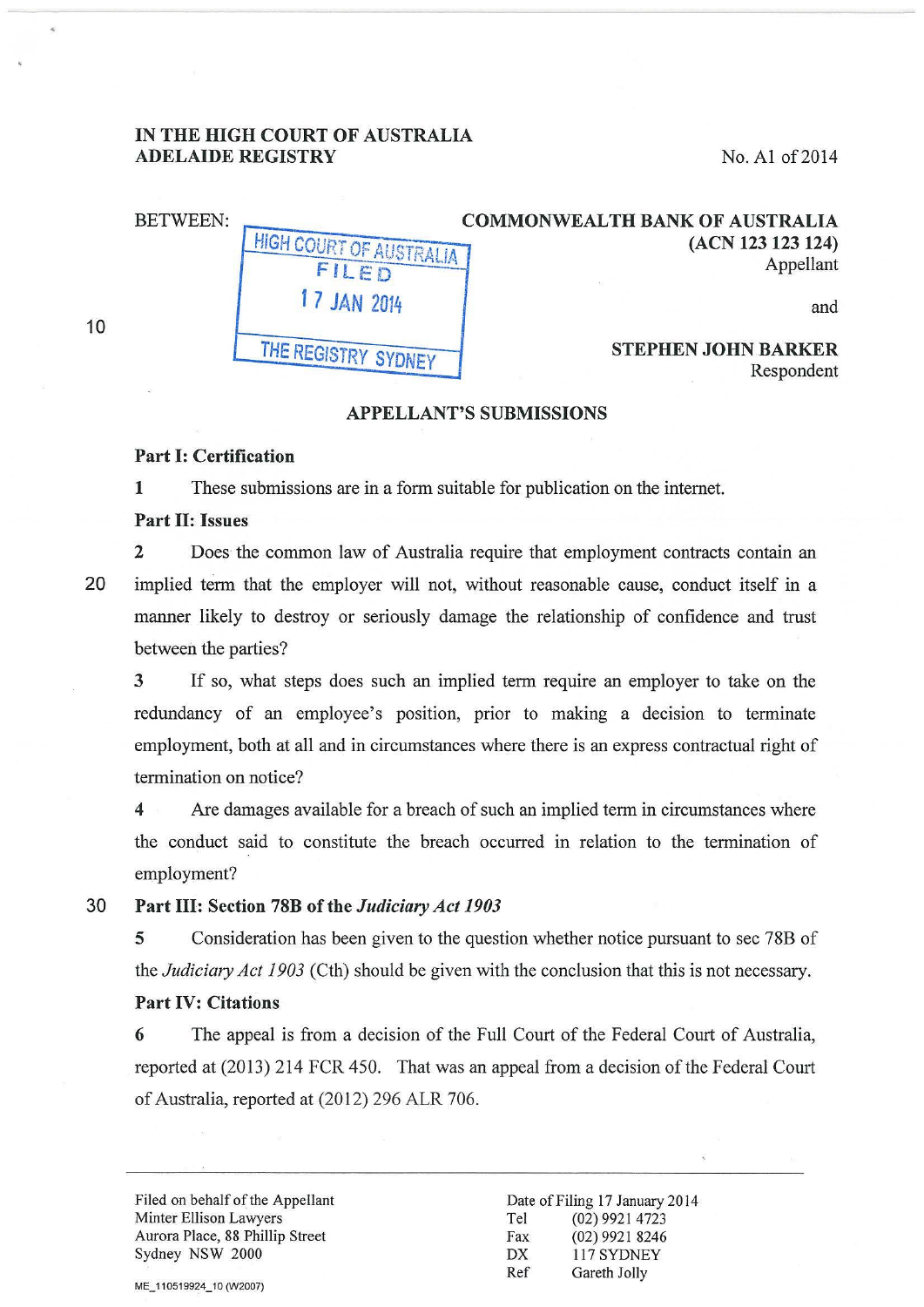### **Part V: Facts**

7 The appellant employed the respondent for 27 years. On  $2^{nd}$  March 2009, the appellant informed the respondent that his position was redundant. The appellant terminated the respondent's employment without written notice on  $9<sup>th</sup>$  April 2009. The written contract of employment made provision for termination on four weeks' written notice, or payment of four weeks' salary in lieu of notice. The trial judge found that the appellant had repudiated the respondent's contract of employment, which repudiation the respondent had accepted.

-2-

**8** The respondent pleaded that there was incorporated into the contract of 10 employment a written policy entitled "Redundancy, Redeployment, Retrenchment and Outplacement Policy" **(Redeployment Policy).** Aspects of the Redeployment Policy prescribed various responsibilities of the employee on the one hand, and of managerial and human resources staff of the appellant on the other, to facilitate steps to achieve the redeployment of any employee whose position within the appellant was made redundant.

**9** The respondent also pleaded that the appellant had failed to conduct the termination or redundancy process in a bona fide and or proper manner thereby breaching the Redeployment Policy and that the appellant's conduct was in breach of an implied term of mutual trust and confidence. He pleaded that this resulted in him being denied the opportunity of redeployment.

20 **10** The trial judge found that the Redeployment Policy was not incorporated into the contract of employment.

**11** The respondent further pleaded at paragraph [14] of the Amended Statement of Claim that the following terms were implied into the contract to give it "business efficacy and arising from the mutual intentions of the parties":

(a) that the appellant "would maintain trust and confidence with the [respondent]"; and

(b) that the appellant "would not do anything likely to destroy or seriously damage the relationship of trust and confidence without proper cause for so doing".

**12** The trial judge found that there was implied into the contract of employment (by 30 law, rather than because of the factual circumstances of the particular case) a term of trust and confidence such that the appellant was required to not, without reasonable and proper cause, conduct itself in a manner likely to destroy or seriously damage the relationship of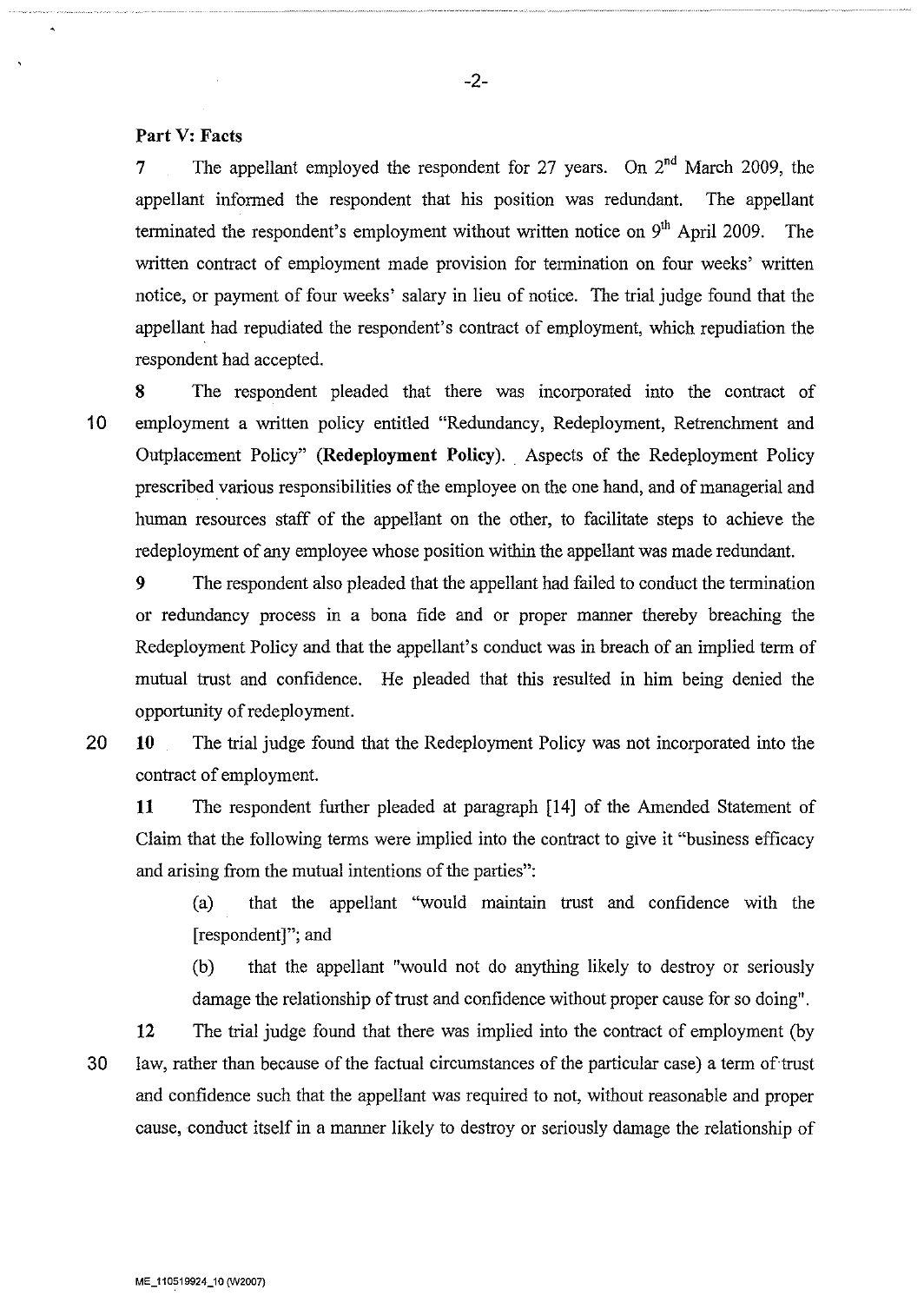confidence and trust between employer and employee **(the implied term)** {Reasons for Judgement 3 September 2012 **(FCA)** [329]-[330]}.

**13** The trial judge also found that a serious breach of the Redeployment Policy was a breach of the implied term {FCA [330]}, that a serious breach of the policy such as to breach the implied term can give rise to a claim for damages {FCA [333]} and that in the particular circumstances of the case, it was incumbent upon the appellant to take timely and meaningful steps to comply with the Redeployment Policy {FCA [351]}. He found that the appellant's inactivity within a reasonable period after  $2<sup>nd</sup>$  March 2009 was a serious breach of the Redeployment Policy and that it was in breach of the implied term 10 {FCA [352]}.

**14** The trial judge assessed the chance of the respondent being redeployed (in the period  $2^{nd}$  March 2009 – 9<sup>th</sup> April 2009) at 25 per cent {FCA [369]}. He consequently assessed damages on the basis of 25 per cent of the evidence of past economic loss, together with the assessment of future economic loss based on a notional retirement age, reduced by 30 per cent for contingencies. This resulted in an award of damages of \$317,500 {FCA [370]-[372]}.

**15** On appeal, a majority of the Full Court of the Federal Court comprised of Jacobson and Lander JJ **(the majority)** concluded that the implied term had obtained a sufficient degree of recognition, both in England and Australia, that it ought to be accepted by an 20 intermediate court of appeal as a term implied by law {Reasons for Judgement 6 September 2013 **(FCAFC)** [13]}.

**16** The majority rejected the view that a serious breach of the Redeployment Policy amounted to a breach of the implied term, as the terms of the Redeployment Policy were not part of the contract of employment {FCAFC [113]-[116]}. However, it found that the implied term required the appellant to take positive steps from  $2<sup>nd</sup>$  March 2009 to consult with the respondent about the possibility of redeployment and to provide him with the opportunity to apply for alternative positions within the appellant {FCAFC [112]}.

**17** The majority further found that the breach sounds in damages where the breach is anterior to and independent of termination {FCAFC [136]}. It upheld the trial judge's 30 conclusions as to damages {FCAFC [138]}, save as to making a minor, conceded alteration to the actual calculation {FCAFC [151]}.

-3-

 $\mathcal{F}^{\mathcal{G}}_{\mathcal{G}}$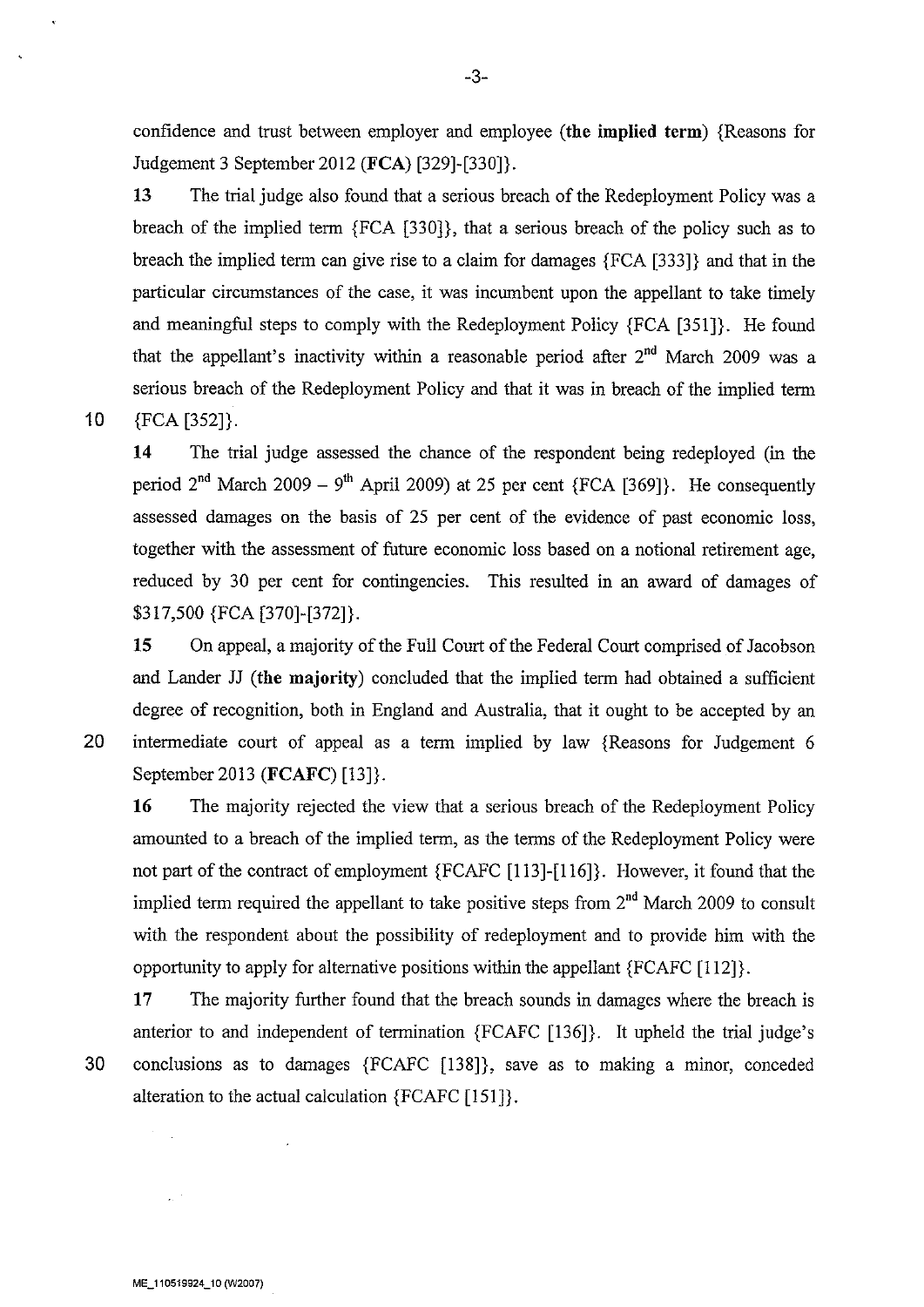**18** Jessup J dissented, rejecting the proposition that the implied term was a necessary incident of contracts of employment and further holding that even if the implied term did exist, it had not been breached in this case.

### **Part VI: Argument**

# **Does the common law of Australia require that employment contracts contain the implied term?**

### The development of the term in the United Kingdom

**19** The implied term, as a term implied by law, is an English development. It did not develop from a principled application of the doctrine of necessity. Rather, it arose from

**1** 0 judicial treatment of the legislative introduction of the concepts of unfair dismissal in the *Industrial Relations Act 1971,* and subsequently what became to be described as "constructive dismissal" in the *Trade Union and Labour Relations Act 1974 {Western Excavating (ECC) Ltd v Sharp* [1978] 1 QB 761 at 767-768 (Lord Denning MR) **(Sharp)}.**  That latter Act introduced a section to the effect that an employee would be taken to be dismissed if "the employee terminates that contract, with or without notice, in circumstances such that he is entitled to terminate it without notice by reason of the employer's conduct."

**20** The Court of Appeal in Sharp was required to determine whether this section expressed a test as to the employer being guilty of conduct which is a significant breach 20 going to the root of the contract of employment or showing that it no longer intends to be bound by the essential terms of the contract, or whether it introduced a new concept of unreasonable conduct on the part of the employer. It determined that the test was the former {Sharp at 768-770 per Lord Denning MR, 772 per Lawton LJ}.

**21** It consequently became necessary to find a formulation by which this construction could be given content. This opportunity arose in *Courtaulds Northern Textiles Ltd v Andrew* [1979] IRLR 84 **(Courtaulds).** The Employment Appeal Tribunal there accepted a formulation that "it was an implied term of the contract that the employers would not, without reasonable and proper cause, conduct themselves in a manner calculated or likely to destroy or seriously damage the relationship of confidence and trust between the parties"

30 {Courtaulds at [10]}. That conception was then developed by the Employment Appeal Tribunal, notably in *Woods v WM Car Services (Peterborough) Ltd* [1981] ICR 666 at 671 per Browne-Wilkinson J.

-4-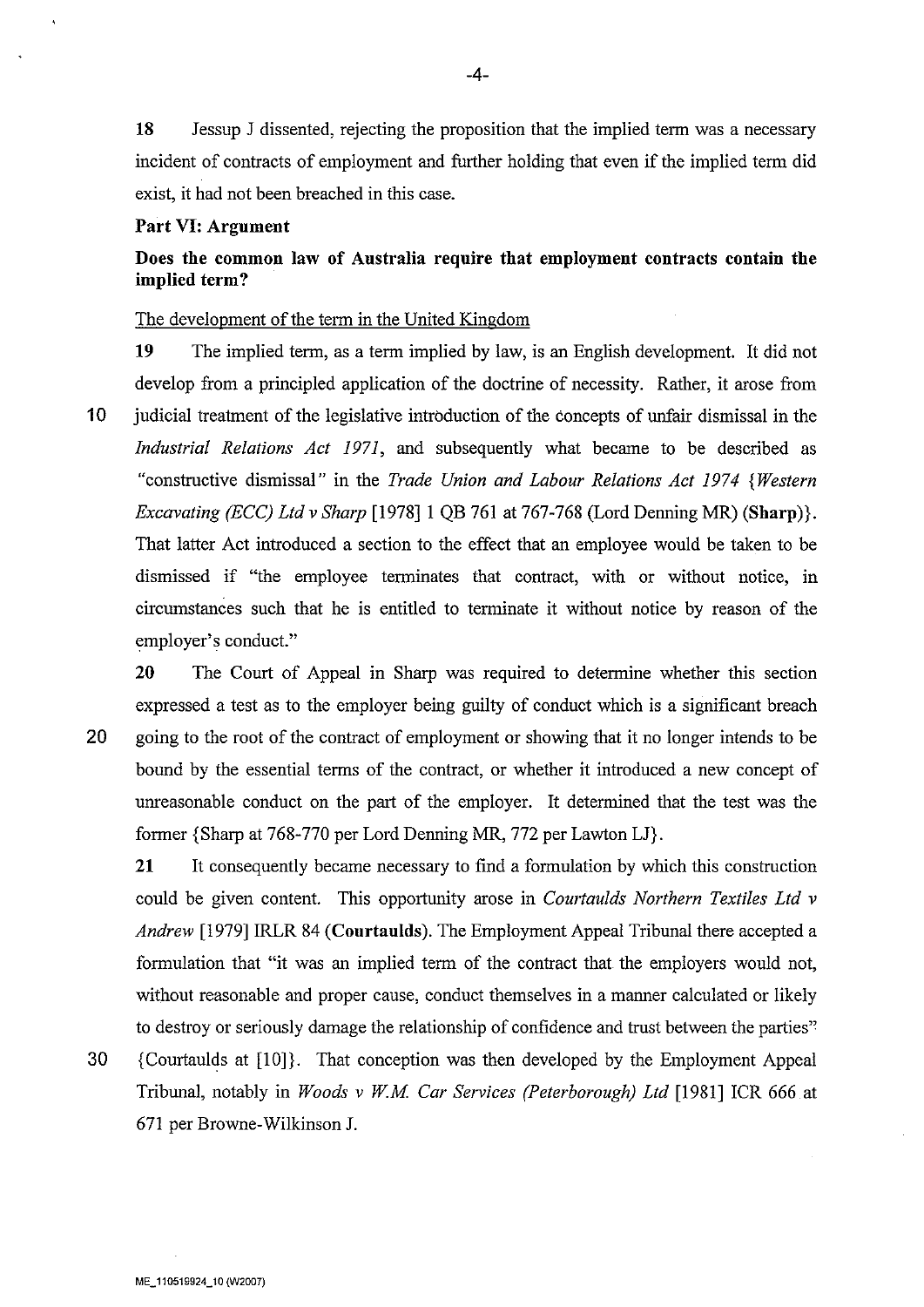**22** The development of the law as recognising such an implied term was finally recognised and approved by the House of Lords almost 20 years later, in *Malik v Bank of Credit and Commerce International SA (in liq)* [1998] AC 20 at 37-38 per Lord Nicholls and 45-46 per Lord Steyn. Lord Steyn said at 46:

The evolution of the implied term of trust and confidence is a fact. It has not yet been endorsed by your Lordships' House. It has proved a workable principle in practice. It has not been the subject of adverse criticism in any decided case and it has been welcomed in academic writings. I regard the emergence of the implied obligation of mutual trust and confidence as a sound development.

10 23 In *Johnson v Unisys Ltd* [2003] I AC 518, **(Johnson)** Lords Nicholls, Hoffman and Millett (with Lord Bingham agreeing with Lords Hoffman and Millett) decided that the implied term should not apply in relation to dismissal, as Parliament had established a statutory unfair dismissal regime (see Lord Nicholls at [2]; Lord Hoffman at [50]ff; Lord Millett at [80]). This has become known as the **"Johnson exclusion area".** Lord Hoffman (with whom Lord Bingham agreed) also considered that it would be inconsistent with the express contractual notice provision in Mr Johnson's contract for the implied term to extend to dismissal.

**24** Lord Nicholls in *Eastwood and another v Magnox Electric pic* [2005] 1 AC 503 at 524 [15] **(Eastwood)** reinforced the logic of the Johnson exclusion area by pointing out 20 that "[i]f an implied term to act fairly, or a term to that effect, applies to events leading up to dismissal but not to dismissal itself unsatisfactory results become inevitable."

**25** The implied term has been further refined by the United Kingdom Supreme Court in *Edwards v Chesterfield Royal Hospital NHS Foundation Trust* [2012] 2 AC 22 **(Edwards).** 

### Treatment of the implied term in Australia

**26** Until the decision of the Court below, there had been no authoritative acceptance of the implied term by an Australian appellate court. The term has been considered on eleven occasions at that level. Numerous first instance judgments have given it consideration.

' 30 Jessup J in dissent reviewed the superior court decisions, both at first instance and at intermediate appellate level, concluding that the question whether the implied term is part of the law of contracts in Australia has never been answered in the affirmative by an Australian appellate court in the sense of being part of the *ratio decidendi* {FCAFC [239]- [280]}.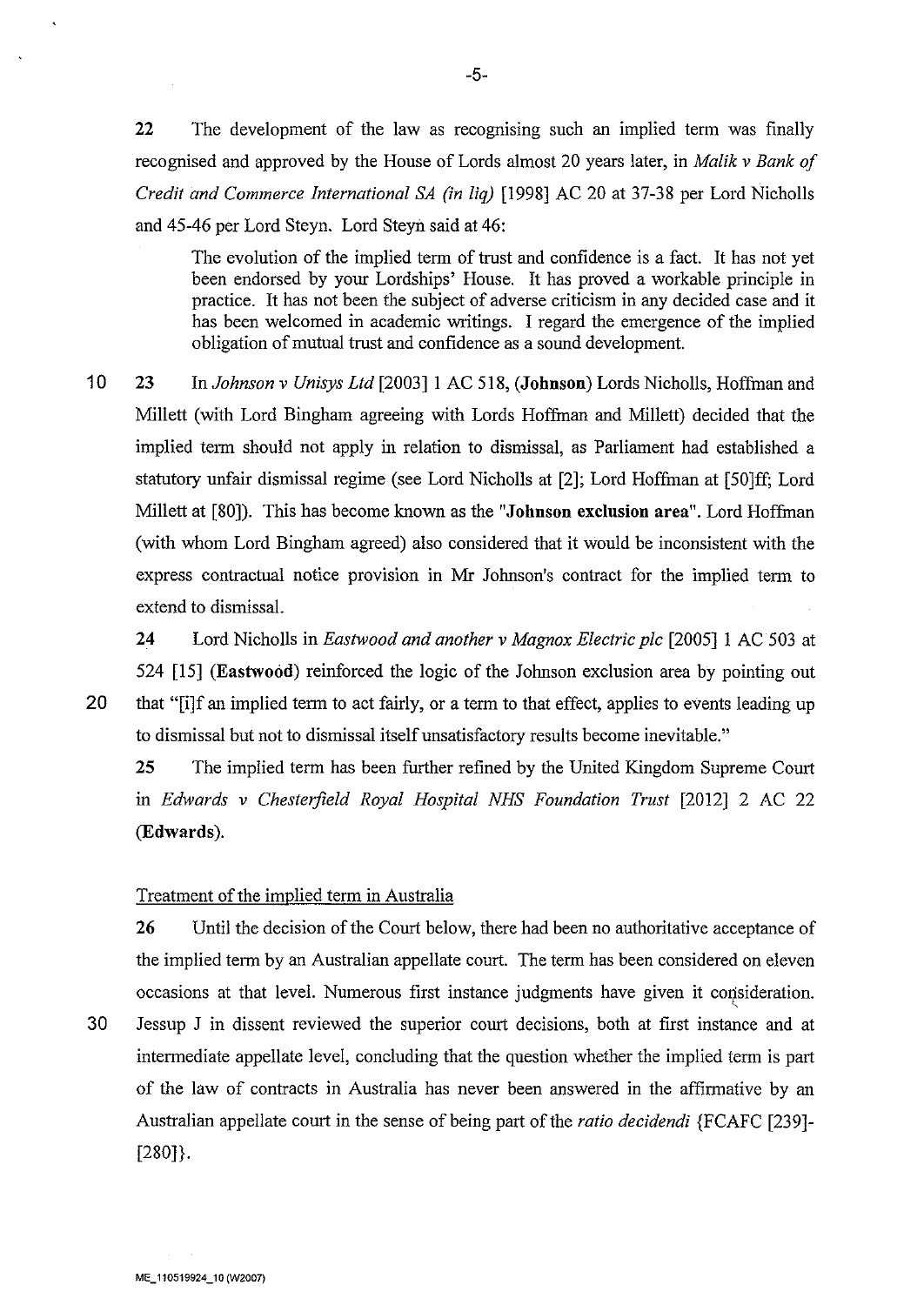27 The first Australian superior court decision to contemplate the implied term at all was *Blaikie v South Australian Superannuation Board* (1995) 65 SASR 85 at 105 **(Blaikie** ), a case of constructive dismissal. Olsson J identified, but did not analyse, the implied term by reference to one of the English authorities, *Woods v W M Car Services (Peterborough) Ltd* [1981] ICR 666. He reiterated those comments in his dissenting judgment in the Full Court decision of *Easling v Mahoney Insurance Brokers* (2001) 78 SASR 489 at 514 [99], also a constructive dismissal case, and again without analysis of the application of the implied term in Australia.

28 The intermediate appeal case that has proved the most influential in other courts 1 0 accepting the existence of the implied term in Australia is *Burazin v Blacktown City Guardian Pty Ltd* (1996) 142 ALR 144 **(Burazin).** The Full Court of the Industrial Relations Court of Australia accepted at 151 that there was "ample English authority for the implication of the suggested term" and consequently *(obiter dicta)* that the implied term existed in the contract of employment in question {Burazin at 154} but did not accept that that authority supported the view that damages were available for its breach. It found that the employee was entitled to statutory compensation sufficient to cover the claimed loss and damage and so left the question open {Burazin at 154}.

29 The closest analysis of the implied term prior to the dissent of Jessup J in the present case was by the Full Court of the Supreme Court of South Australia in *State of* 20 *South Australia v McDonald* (2009) 104 SASR 344 **(McDonald).** The Court considered the historical development of the term in the UK but ultimately noted that whether the term was to be implied as a matter of law in Australian employment contracts "would require a closer analysis of the basis of the term, the nature, scope and effect of the term, and of the interrelationship of the term with other established terms and conditions of employment relationships" {McDonald at [234]}. It held that the contract in question did not contain the term. Any such implication was unnecessary, by reason of the statutory and regulatory framework that governed the employment relationship {McDonald at [270]}. This Court refused a grant of special leave from that decision *{McDonald v The State of South Australia* [2010] HCATrans 25 (12 February 2010)}.

30 30 The other Australian intermediate appellate cases that have given some consideration to the implied term are *Perkins v Grace Worldwide (Aust) Pty Ltd* (1997) 72 IR 186 **(Perkins),** *Blood Transfusion Service of the Australian Red Cross v Raffoul* [1998] FCA 1497 **(Raffoul),** *Hollingsworth v Commissioner of Police* (1999) 47 NSWLR 151

-6-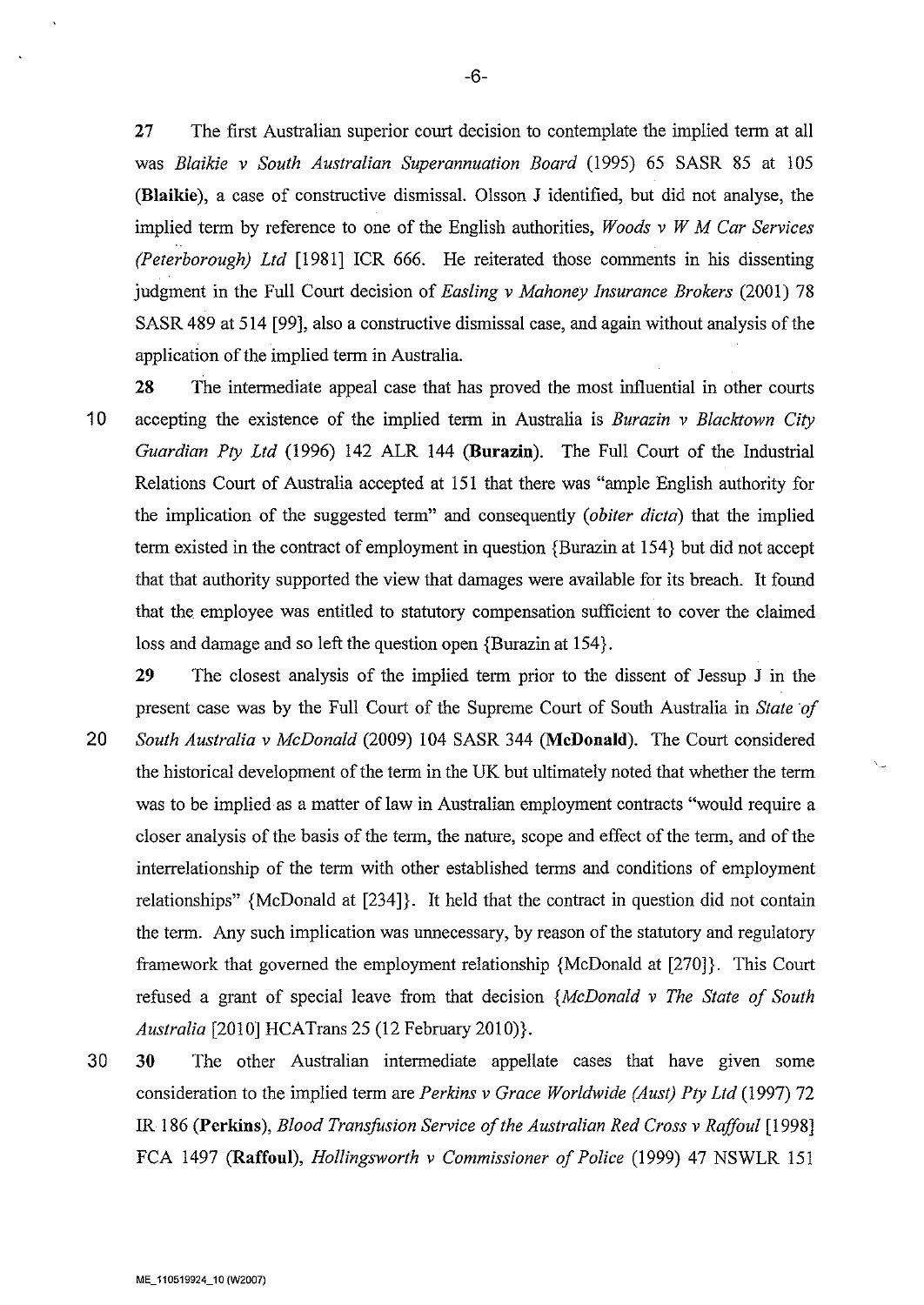**(Hollingsworth),** *State of New South Wales v Paige* (2002) 60 NSWLR 371 **(Paige),**  *Irving v Kleinman* [2005] NSWCA 116 **(Irving),** *Delooze v Healey* [2007] WASCA 157 **(Delooze),** *Russell v Roman Catholic Church, Sydney* (2008) 72 NSWLR 559 **(Russell)**  and *Shaw v State of New South Wales* [2012] NSWCA 102 **(Shaw).** As Jessup J in dissent summarised in respect of all of the intermediate appeal cases {FCAFC at [280]}:

Of the judgments of the intermediate appellate courts discussed above, in three the term was referred to, but it played no real role in the determination of the issues at hand *(Perkins, Raffoul* and *Hollingsworth),* in two the existence of the term was recognised only to the extent of holding that the plaintiff had a case that could 10 reasonably be argued *(Irving and Shaw)*, one was not an employment case *(Delooze)*, and one involved the recognition of the implied term in a dissenting judgment only *(Easling).* That leaves *Burazin, Paige, Russell* and *McDonald.* In *Paige* and *Russell,*  although (as in the other cases) the question did not have to be directly determined, there was an unmistakeable note of caution in the terms in which the implied term was discussed. Their Honours seemed to be of the view that it was not at all obvious that the term existed as part of the employment law in Australia.

**31** Other cases have cast doubt on the proposition that the implied term forms part of the common law: See *Heptonstall v Gaskin (No 2)* (2004) 138 IR 103 at 115 (Hoeben J); *Walker v Citigroup Global Markets Australia Pty Ltd* (2005) 226 ALR 114 at [203]-[205]

20 (Kenny J); *McDonald v Parnell Laboratories (Aust) Pty Limited* (2007) 168 IR 375 at [83] - [94] (Buchanan J); *Van Efferen v CMA Corporation Limited* (2009) 183 IR 319 at [79]- [86] (Tracey J).

32 In *McDonald v Parnell Laboratories (Aust) Pty Ltd* (2007) 168 IR 375, Buchanan J reviewed the authorities, noting that the early observations in *Blyth Chemicals Ltd v Bushnell* (1933) 49 CLR 66 at 81 (Dixon and McTiernan J) and *Shepherd v Felt Textiles of Australia Ltd* (1931) 45 CLR 359 at 372 (Starke J), 378 (Dixon J) did not support the existence of a term or condition giving rise to a freestanding right of damages or some other remedy on its breach: (2007) 168 IR 375 at [84]. He noted that the attempts to imply such a term were generally made with a view to avoiding the effect of *Addis v*  30 *Gramophone Company Limited* [1909] AC 488, which disallows damages for the manner of dismissal.

33 At the point of logical analysis, however, Buchanan J remarked that having regard to the usual requirements for implying a term as articulated in *BP Refinery (Westernport) Pty Ltd v Shire of Hastings* (1977) 180 CLR 266 at 283, it was very difficult to sustain an argument that such a term could be said to be necessary to give business efficacy to a contract or to be so obvious that it goes without saying, especially in circumstances where any such term had gone unrecognised for so long. At the practical level, he observed that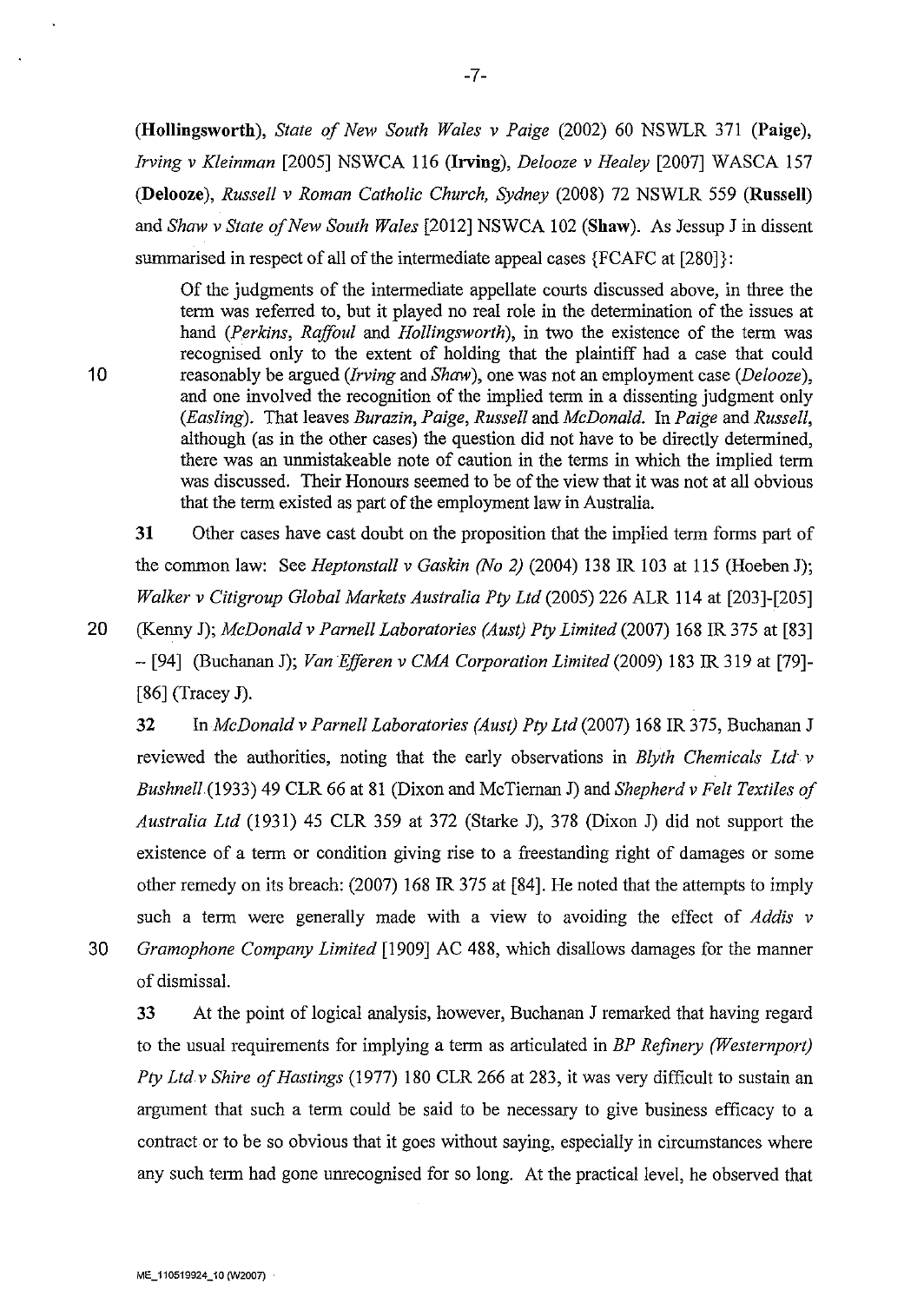in many cases such a term would *"collide"* with express terms of the contract. Thus in the case he was considering, he noted that it would be of *"no avail"* to suggest that such an implied term could restrict a right of termination in accordance with the express terms of a contract.

34 Buchanan J pursued this objection in *Dye v Commonwealth Securities Limited*  [2012] FCA 242, confirming that part of his reservations about such an implication "arose from the need to always test the question of the existence and suggested practical content of any such implied term against the express terms of the contract": [2012] FCA 242 at [601].

10 35 In *Van Efferen v CMA Corporation Limited(2009)* 183 IR 319, [79]-[86] Tracey J considered Buchanan J's remarks in *McDonald* to be correct; he also noted that Kenny J's observations in *Walker v Citigroup Global Markets Australia Pty Ltd* (2005) 226 ALR 114 at [203]-[205] formed part of the ratio of that decision and, had it been necessary to do so, he would have followed them: [2009] FCA 597; (2009) 183 IR 319 at [85]. Kenny J in *Walker* held that such a term does not apply to employment contracts: (2005) 226 ALR 114 at [203]-[205].

### The Legislative Context: Unfair Dismissal Laws in Australia

36 Before considering whether the implied term should be part of Australian law, it is 20 appropriate to consider statutory context. In *Brodie v Singleton Shire Council* (2001) 206 CLR 512, Gleeson CJ said

> Legislation and the common law are not separate and independent sources of law; the one the concern of parliaments, and the other the concern of courts. They exist in a symbiotic relationship.

37 The Australian unfair dismissal laws have a long and complex history. The present day position is simpler, with the main unfair dismissal laws being contained in Part 3-2 of the *Fair Work Act 2009* (Fair Work Act) and the State unfair dismissal laws having only a small residual operation.

38 Prior to 1994, the unfair dismissal laws were ad hoc State-based laws. There were 30 no unfair dismissal laws at federal level. However, in 1984, the Australian Conciliation and Arbitration Commission decided to introduce a standard form set of termination, change and redundancy provisions (TCR Provisions) into industrial awards in the *Termination Change and Redundancy Case* (1984) 8 IR 34 and (1984) 9 IR 115. The TCR Provisions included a prohibition on unfair dismissal. This prohibition was the subject of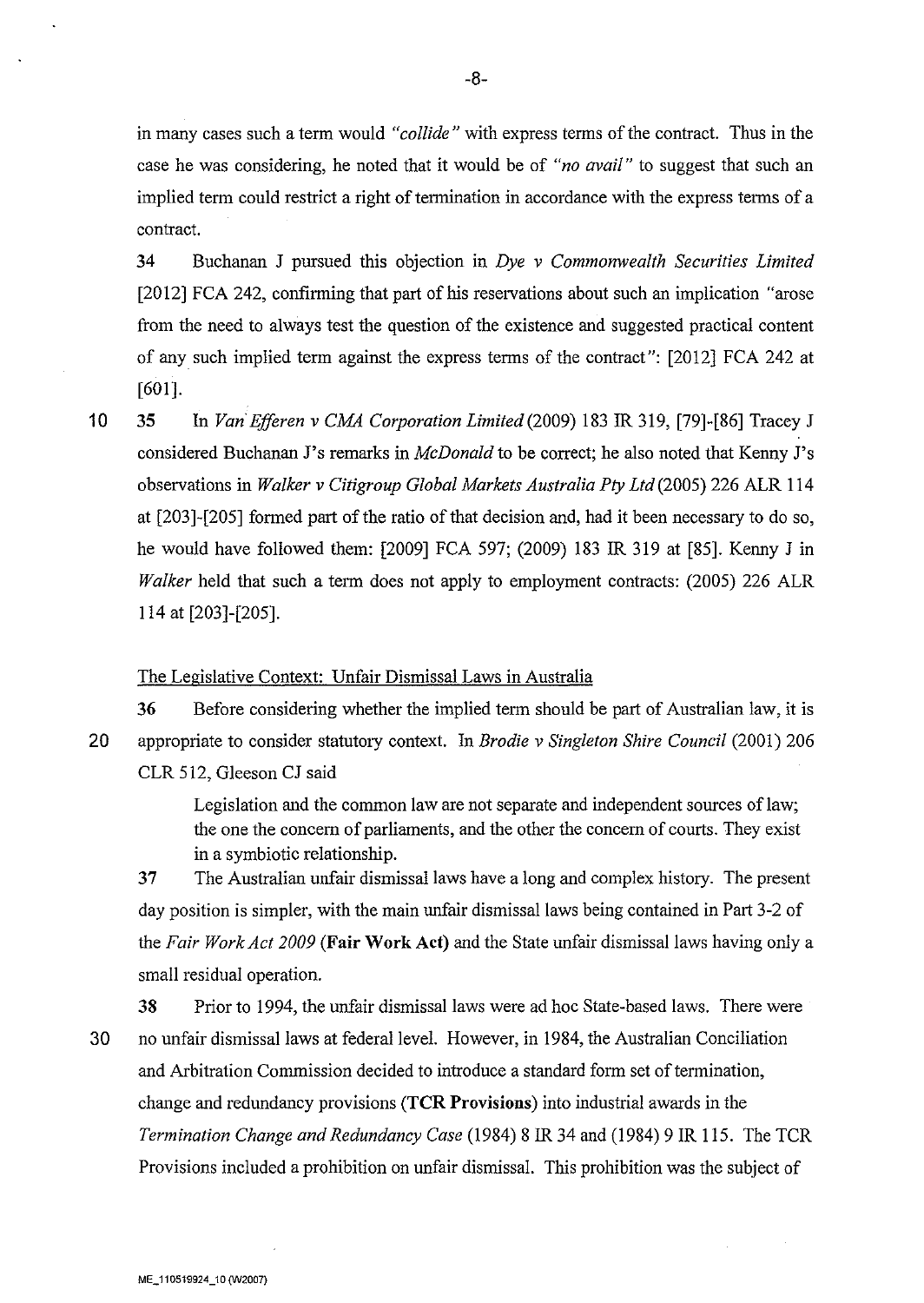the High Court decision in *Byrne v Australian Airlines Ltd* (1995) 185 CLR 410 (Byrne) which considered, amongst other things, whether this prohibition formed part of the contract of employment.

39 The *Industrial Relations Reform Act 1993* (Cth) (Industrial Relations Reform Act) first introduced federal unfair dismissal laws into the then *Industrial Relations Act 1988* (Cth). These laws were subsequently included in the *Workplace Relations Act 1996*  (Cth), which was substantially rewritten by the *Workplace Relations Amendment (Work Choices) Act 2005* (Cth) (Work Choices), and now in the Fair Work Act. There has been a range of amendments, of varying degrees of significance, since the introduction of the 10 laws. To distinguish between the Workplace Relations Act 1996 before Work Choices and afterwards, these submissions use the terms pre-2006 Workplace Relations Act and 2006 Workplace Relations Act respectively.

40 Since Work Choices, the federal unfair dismissal laws have covered the field and excluded State unfair dismissal laws. The reach of the federal unfair dismissal laws has been further consolidated by State referrals of power contained in the *Fair Work (State Referral and Consequential and Other Amendments) Act 2009* (Cth) and associated State legislation (although Western Australia has not referred its powers). This has resulted in coverage of the State unfair dismissal laws now being largely confined to the State public services.

20 41 The key features of the current federal unfair dismissal laws are as follows. Most of these are well-established features and have applied (with minor variations) to the previous laws as well. In this regard, it is necessary to consider the historical differences because, at the time of formation of the respondent's contract in 2004, the pre-2006 Workplace Relations Act applied – while at the time of the respondent's dismissal in 2009, the 2006 Workplace Relations Act applied.

42 Unfair dismissals are heard by the federal industrial tribunal (presently the Fair Work Commission, but prior to that, Fair Work Australia and the Australian Industrial Relations Commission). They are not heard by a Court. This has been the case since the 1996 Workplace Relations Act- originally, the Industrial Relations Court heard unfair 30 dismissal applications.

43 Unfair dismissal applications must be made within 21 days of dismissal (subsec 394(2)). Very short limitation periods are a long-standing feature of the laws. See pre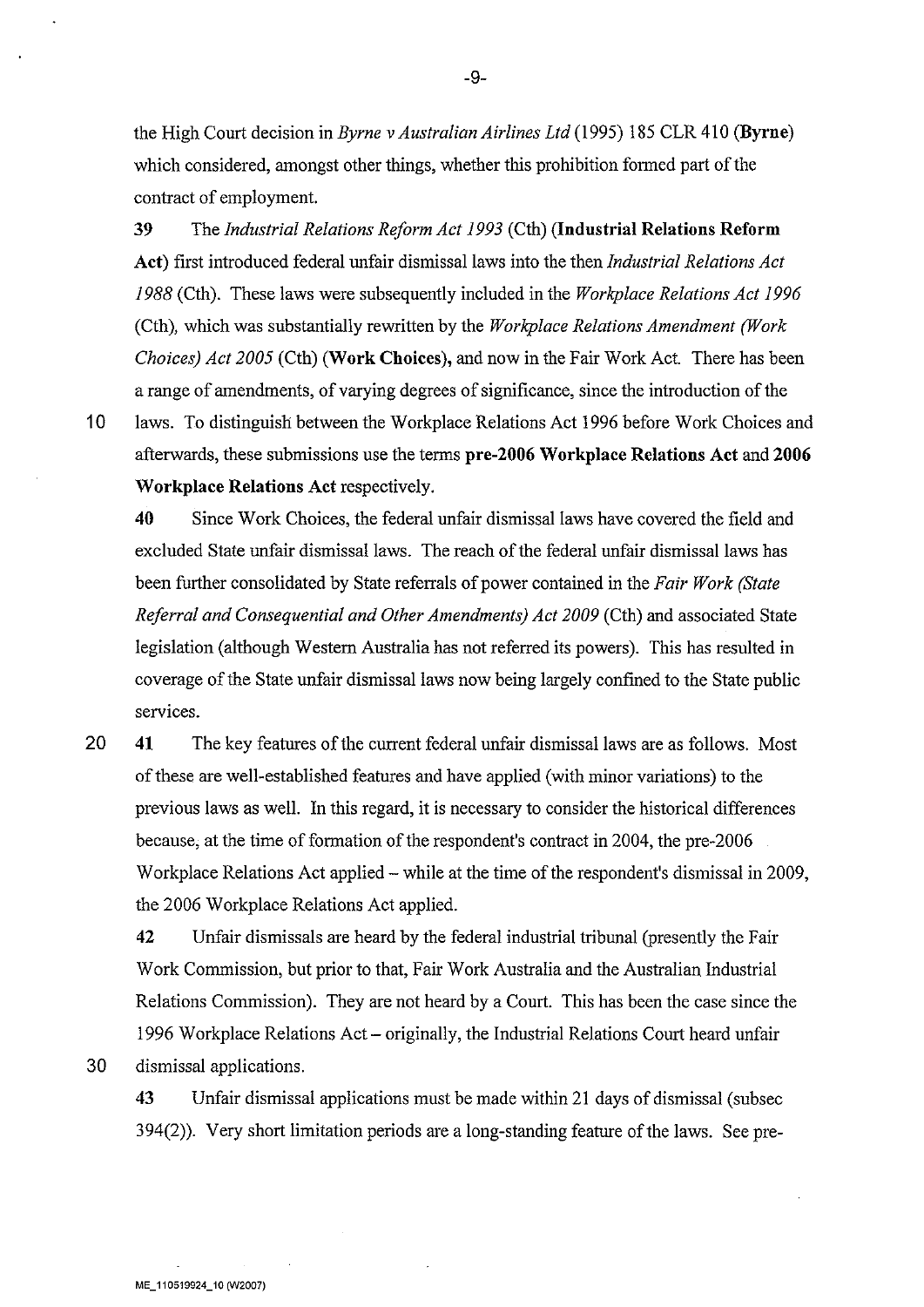2006 Workplace Relations Act s170CE(7A); 2006 Workplace Relations Act, subsec 643(14).

**44** Particular classes of employees are excluded from making unfair dismissal applications. Most importantly, employees who earn above a particular 'high income' threshold (currently \$129,300 per annum) are excluded unless they are covered by an industrial instrument. (Fair Work Act, s382; 2006 Workplace Relations Act, para  $638(1)(f)$ , subsec  $(6)$  and  $(7)$ ); pre-2006 Workplace Relations Act, para 170CBA $(1)(f)$ ). This exclusion was originally introduced in 1994, a few months after the Industrial Relations Reform Act commenced.

10 45 An employee can bring an unfair dismissal application where the termination is at the 'initiative of the employer' (Fair Work Act, sec386). This is a long-standing provision, which applied as part of the pre-2006 Workplace Relations Act (subsec  $170CD(1)$ ) and the 2006 Workplace Relations Act (subsec 642(1)). The Fair Work Act has also included, in the definition of dismissal, where an employee *'resigned from his or her employment, but was forced to do so because of conduct, or a course of conduct, engaged in by his or her employer'* (para 386(1)(b)).

**46** There are restrictions on when an employee can bring an unfair dismissal claim where the termination of employment is due to *'genuine redundancy'.* An unfair dismissal application can be brought where either:

20

(a) the employer has not complied with their consultation obligations in an industrial instrument; or

(b) the employee could have been reasonably redeployed.

See definition of *'genuine redundancy'* in sec 389.

48 The origin of these restrictions is the 2006 Workplace Relations Act, which precluded an employee from bringing an unfair dismissal where their employment was terminated for *'genuine operational reasons'* (subsec 643(8)).

49 Under the pre-2006 Workplace Relations Act, an employee could bring an unfair dismissal where their employment was terminated due to redundancy, without restriction.

**50** The basic test for unfair dismissal is whether the dismissal is harsh, unjust or 30 unreasonable. Fair Work Act, para 385(b), sec 387; 2006 Workplace Relations Act, para 643(1)(a), subsec 652(3) and sec 654; pre-2006 Workplace Relations Act, para 170CE(1)(a), subsec 170CG(3) and 170CH(l). There is a significant volume of case law

-10-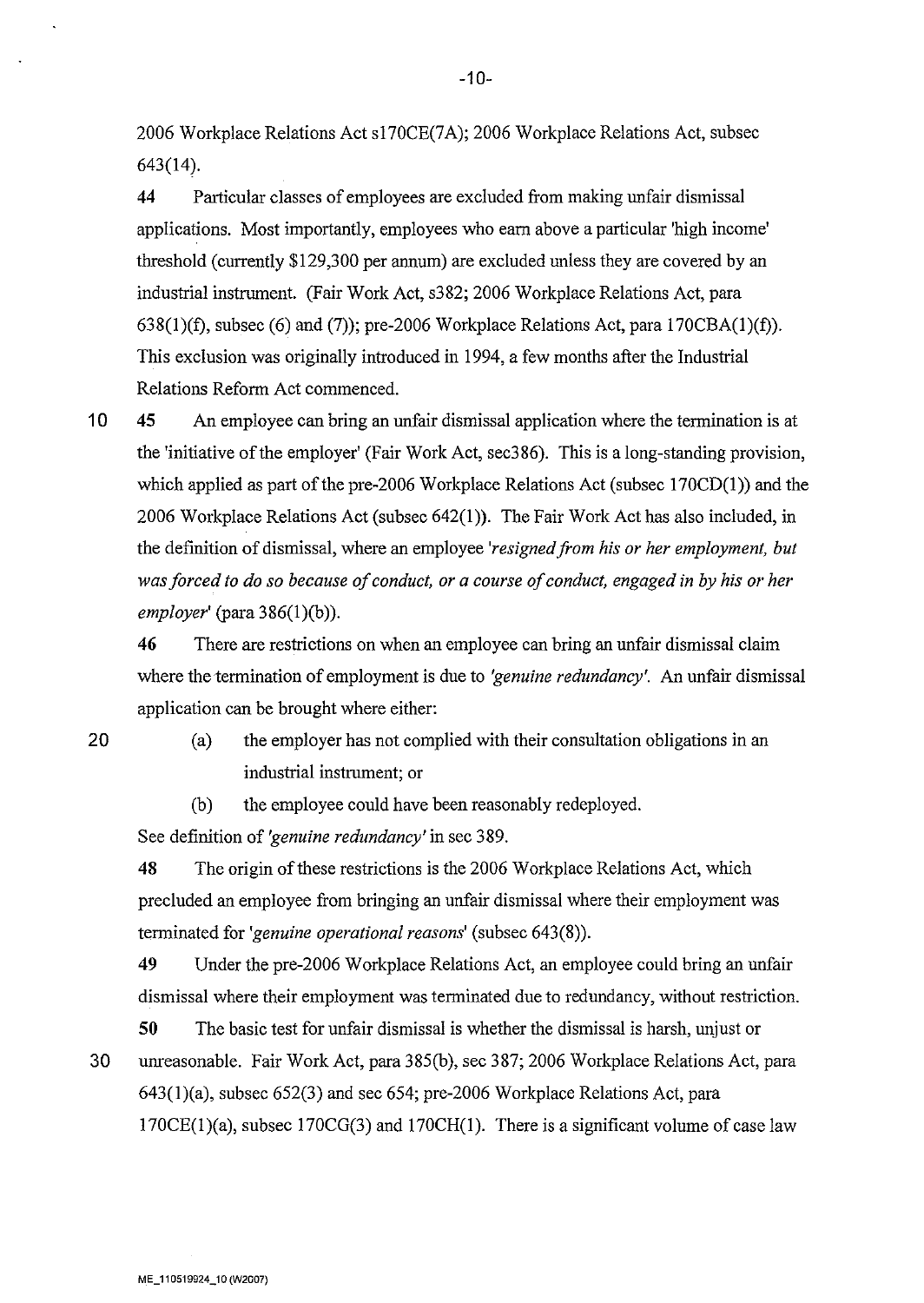on what comprises an unfair dismissal. In the case of a redundancy, both a failure to redeploy and a failure to consult properly with an employee can render a dismissal unfair.

- **51** The remedies are:
	- (a) re-instatement of the former employee (Fair Work Act, sec390) with backpay and continuity of service (sec 391);
	- (b) if reinstatement is inappropriate, compensation of up to 6 months pay or half the high income threshold (whichever is lower) (Fair Work Act, sec 392)... These remedies are also longstanding (see 2006 Workplace Relations Act, sec 654; pre-2006 Workplace Relations Act, sec 170CH).

**10 52**  In *State of New South Wales v Paige* (2002) 60 NSWLR 371 at [154] **(Paige),**  Spigelman CJ described the unfair dismissal system (as it then existed) as representing 'a particular and carefully calibrated balancing of the conflicting interests involved namely, between preserving the expectations of employees on the one hand and enabling employers to create jobs and wealth, on the other hand'.

### **Necessity**

53 For a term to be implied by law, it must be necessary. In Byrne at 450-452, McHugh and Gummow JJ characterised necessity as requiring that "unless such a term be implied, the enjoyment of the rights conferred by the contract would or could be rendered 20 nugatory, worthless, or, perhaps, be seriously undermined." Necessity is to be determined having regard to the circumstances of the class of contract in question: *Liverpool City* 

*Council v Irwin* [1977] AC 239 at 254 per Lord Wilberforce and *Scally v Southern Health and Social Services Board* [1992] 1 AC 294 at 307 per Lord Bridge. The implication is a necessary incident of that class of contract: *Breen v Williams* (!996) 186 CLR 7l at 103 per Gaudron and McHugh JJ **(Breen).** 

**54** Terms implied by law have their origins in the intention of parties to contracts of the relevant class, becoming so much a part of common practice over time that the courts import the term into all contracts of the class as a matter of course. See Byrne at 449 per McHugh and Gummow JJ and Breen at 103 per McHugh and Gaudron JJ.

30 **55** The Full Federal Court in *University of Western Australia v Gray* (2009) 179 FCR 346 at [141]-[147] **(Gray)** identified that the necessity test requires a range of considerations to be taken into account, including those of justice and policy. They emphasized that "considerations of policy can be of considerable significance in negativing

-11-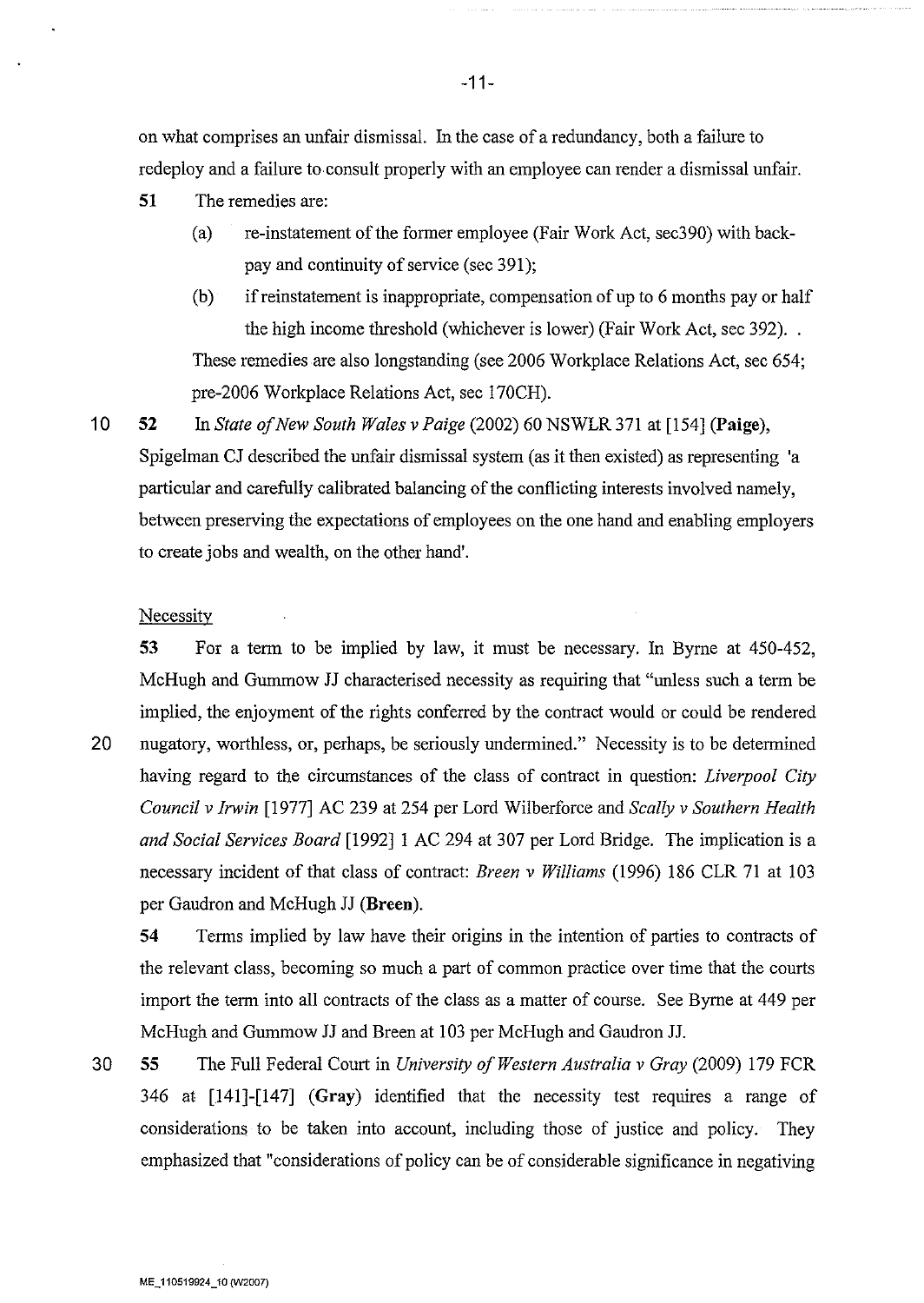the making of an implication, or else in demonstrating that the issues raised by the proposed implication are of such a character or complexity as to make it inappropriate for a court, as distinct from a legislature, to impose the obligation in question" {Gray at [146]}. In *Toll (FGCT) Pty Ltdv Alphapharm Pty Ltd* (2004) 219 CLR 165 **(Toll)** at 182-183 [53], this Court noted that in most Australian jurisdictions, legislation has been enacted to enable the courts to "ameliorate in individual cases hardship caused by the strict application of legal principle to contractual relations" and that "[a]s a result, there is ... every reason to adhere to [principle] in cases where such legislation does not apply, or is not invoked."

**56** The majority in the present matter accepted the statement by the Full Court of the 10 Supreme Court of South Australia in McDonald that the development of the implied term was 'consistent with the contemporary view of the employment relationship', being a view that the relationship is one of common interest and partnership, rather than one of conflict and subordination. It held that "that approach" was in accordance with the explanation of the necessity test stated by the Full Federal Comt in Gray {FCAFC at [95]}.

57 This is not a correct application of the test of necessity. The test requires that in the absence of the term, the enjoyment of the rights conferred by the contract would or could be rendered nugatory, worthless, or, perhaps, be seriously undermined. The test is not one of consistency of the term with a contemporary view of the "employment relationship", but necessity of the term for the enjoyment of the contractual rights. Neither, for reasons 20 developed below, is the view of the employment relationship being one of common interest and partnership consistent with the common law's regulation of employment contracts.

**58** That there is no necessity for such a term is underscored by the fact that neither the English case law, not the Australian intermediate appellate case law that has concluded or assumed the existence of the implied term, has grappled with the test of necessity, as identified by Jessup J at FCAFC [288]ff. When the implied term is traced to its source, it is apparent that the United Kingdom cases did not apply the necessity test, there having been no cause to do so in Courtaulds or Malik (the existence of the term not having been contested).

**59** That the implied term has not hitherto been identified or even recognised as 30 necessary for contracts of employment to be workable and effective speaks strongly against the need for the implication of such a term {Byrne at 453}.

**60** In Byrne, this Court rejected an argument that employment contracts contained a term implied by law precluding the employee from being unfairly dismissed. This was

-12-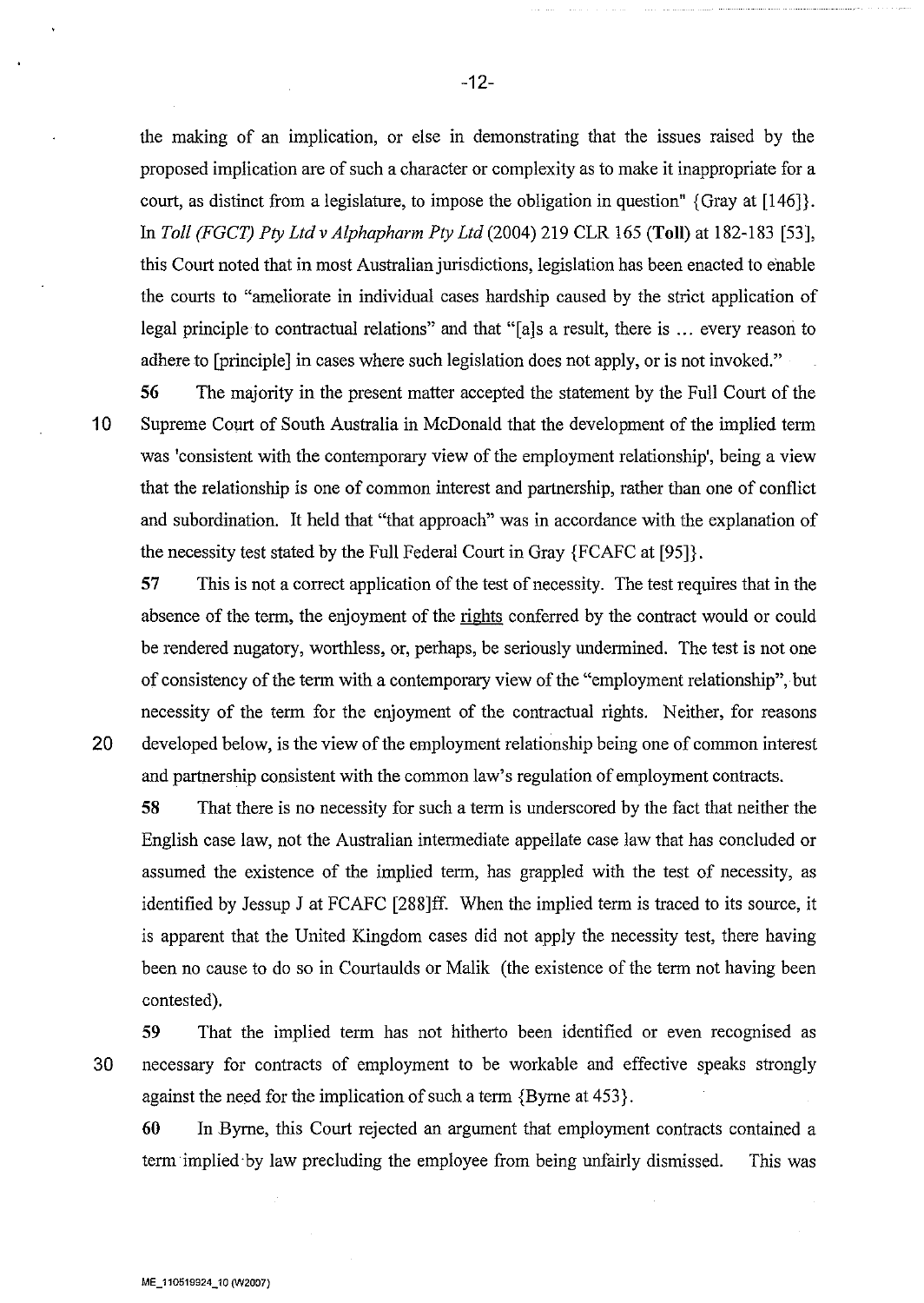where an applicable term of an industrial award prohibited unfair dismissal. McHugh and Gummow JJ said that even before the award term was introduced, that was not a case where such an implied term would be necessary "lest the contract be deprived of its substance, seriously undermined or drastically devalued in an important respect" {Byrne at 453}.

**61** The recognition that the necessity of a putative implied term is informed by considerations of policy raises squarely the observation that not only is there a dearth of justification for the implied term, but there are also sound policy reasons against its recognition, which arise from the Australian unfair dismissal laws, described above.

10 62 Two matters arise from this.

**63** The first is that the United Kingdom rationale for implying the term as described in paragraph 19 above, is inapplicable in Australia. As discussed above, the Australian federal unfair dismissal laws have long applied where the termination was 'at the initiative of the employer' -which has been interpreted to include where 'the act of the employer results directly or consequentially in the termination of the employment' *(Mohazab v Dick Smith Electronics Pty Ltd* (No 2) (1995) 62 IR 200 at 205-206, cited with approval by McHugh J in *Qantas Airways Ltdv Christie* (1998) 193 CLR 280 at [64]). Unlike the English position, this includes where the employee resigns as a consequence of the employer's actions, regardless of whether there has been a breach of contract by the

20 employer.

**64** The second is that any acceptance of the implied term has to be reconciled, at the level of analysis of policy-informed necessity, with the existence of such unfair dismissal laws. In Johnson, the House of Lords attempted to deal with this by formulating the Johnson exclusion area - with the implied term not applying in relation to dismissal, but applying in relation to matters anterior to dismissal. The main rationale for the Johnson exclusion area is to avoid creating a common law unfair dismissal regime, in circumstances where Parliament has established statutory unfair dismissal laws.

**65** This rationale extends to employees who do not have access to statutory unfair dismissal laws because of their level of remuneration. The respondent was such an 30 employee. In this regard, Parliament has made particular decisions as to who will have access to unfair dismissal laws and who will not. See Johnson at [80] per Lord Millett, *Paige* at [143]-[154] per Spigelman CJ and *Russell v Roman Catholic Church, Sydney*  (2008) 72 NSWLR 559 at [63] **(Russell)** per Basten JA. This reasoning is also supported

 $\frac{1}{2} \sum_{i=1}^n \frac{1}{2} \sum_{j=1}^n \frac{1}{2} \sum_{j=1}^n \frac{1}{2} \sum_{j=1}^n \frac{1}{2} \sum_{j=1}^n \frac{1}{2} \sum_{j=1}^n \frac{1}{2} \sum_{j=1}^n \frac{1}{2} \sum_{j=1}^n \frac{1}{2} \sum_{j=1}^n \frac{1}{2} \sum_{j=1}^n \frac{1}{2} \sum_{j=1}^n \frac{1}{2} \sum_{j=1}^n \frac{1}{2} \sum_{j=1}^n \frac{1}{2} \sum_{j=$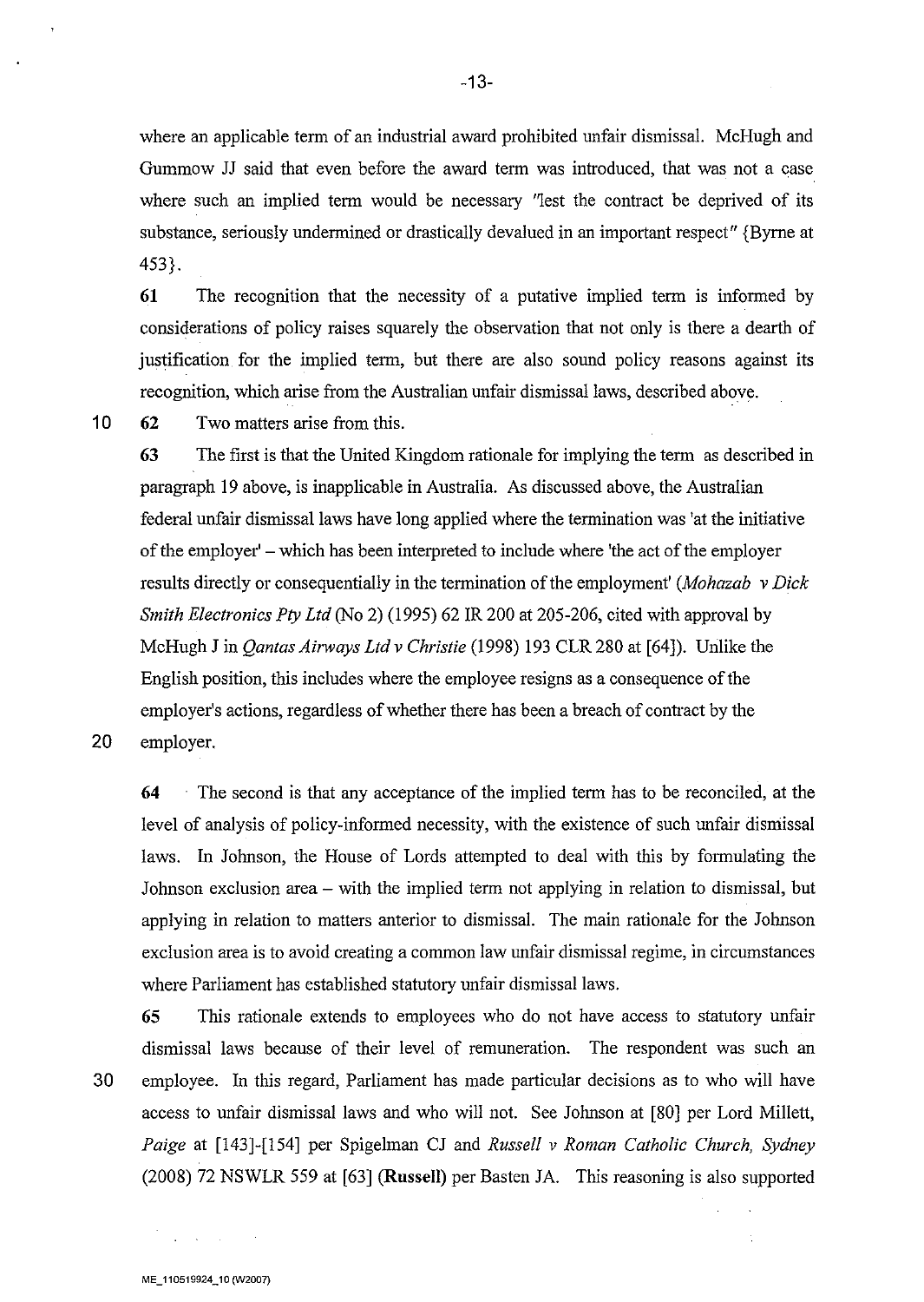-14-

by the fact the Commonwealth unfair dismissal laws originally applied to all employees irrespective of their level of remuneration; they were subsequently amended to exclude highly paid employees: see the original Part VIA of Division 3 of the Industrial Relations Act as inserted by sec 21 of the Industrial Relations Reform Act; sec 170CD of the Industrial Relations Act which was inserted by sec 6 of the *Industrial Relations Amendment Act 1994* (No. 2) (Cth).

66 However, the creation of such an exclusion zone is not a satisfactory solution to the need to reconcile any perceived desirability of such a term with the fact of the legislature's stepping into the area of unfair dismissal. The boundary line is not easily drawn and 1 0 employees have sought to identify "elements in the events preceding dismissal, but leading up to dismissal, which can be used as pegs on which to hang a common law claim for breach of an employer's implied contractual obligation to act fairly". (See Eastwood at [33]). This is a matter which Lord Nicholls has said merits urgent attention by the United Kingdom Parliament ( Eastwood at [33]; see further FCAFC at [332] per Jessup J). In Australia, any implication of the term would set up a regime that from a policy point of view would compete with, and have to be reconciled to, the unfair dismissal regime established by statute. Parliament's stepping into the area at all underscores the desirability of this area of regulation being its province: witness the difference between the statutory limit on compensation for unfair dismissal of 6 months (pre-2006 Workplace

20 Relations Act subsec 170CH(8), 2006 Workplace Relations Act subsec 654(11), Fair Work Act subsecs  $392(5)-(6)$ ), compared with the assessment of damages on the basis of lifetime employment, as occurred here.

67 The Johnson exclusion area also creates significant anomalies, for example, by creating a right to recover in the less serious case of suspension of employment, but not in the case of dismissal: see Eastwood at [30]-[33] and Russell at [63].

68 Finally, the implied term is inconsistent with the long established tenets of the employer – employee relationship (that contradict the loose concept of the "contemporary view of the employment relationship" as being in some sense a relationship of "partnership", as mooted in McDonald):

- 
- 30 (a) the employee owes fiduciary duties to the employer- not the other way round;
	- (b) the employee owes a duty of fidelity to the employer  $-$  it is not a two-way duty;

**ME\_110519924\_10 {W2007)**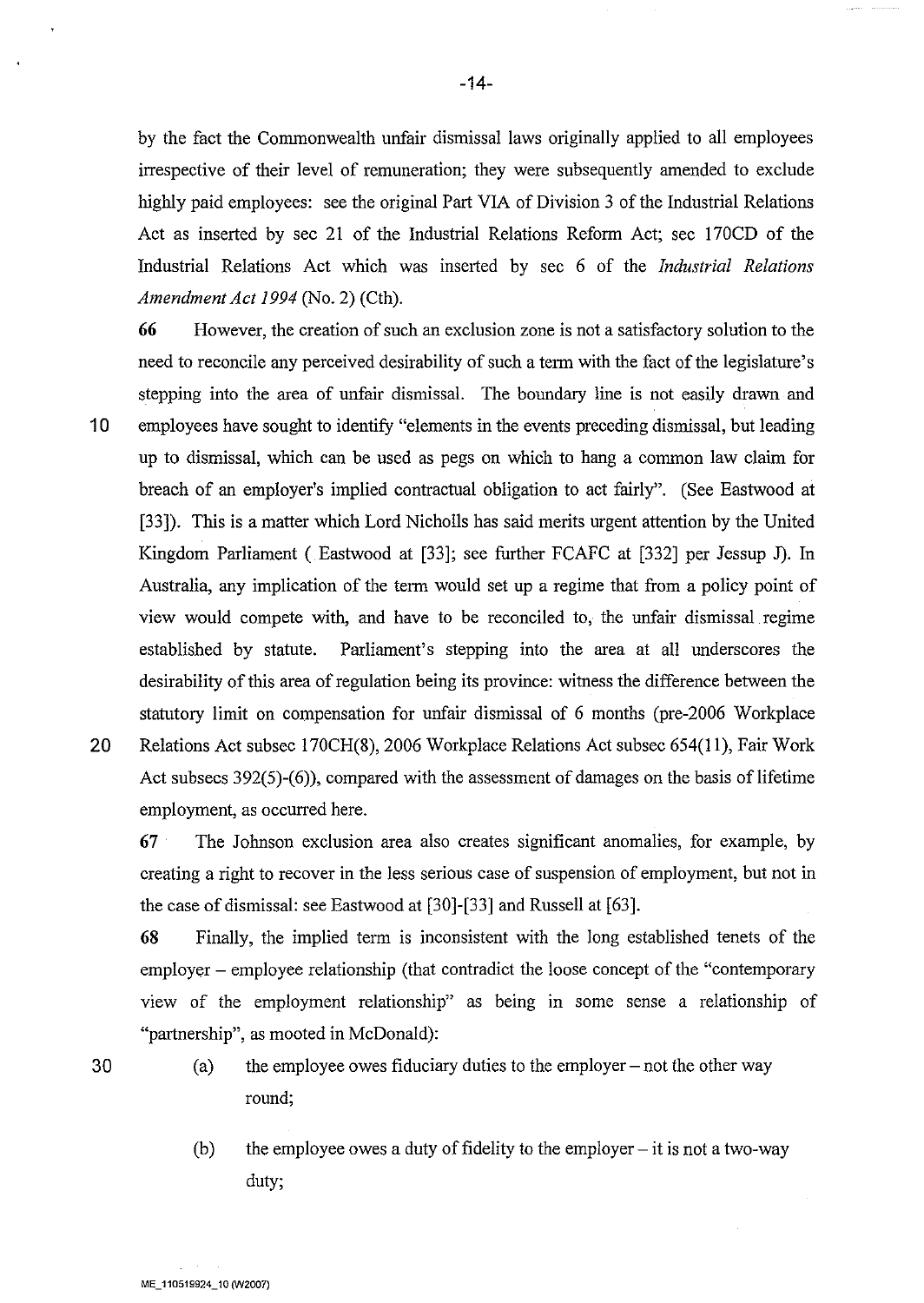(c) the employer may dismiss  $-$  on proper notice  $-$  for any reason or no reason and without any obligations of fairness, natural justice or  $-$  for that matter  $$ good faith. As Lord Reid said in *Malloch v. Aberdeen Corporation* [ 1971] I W.L.R. 1578 at 1581:

> At common law a master is not bound to hear his servant before he dismisses him. He can act unreasonably or capriciously if he so chooses but the dismissal is valid. The servant has no remedy unless the dismissal is in breach of contract and then the servant's only remedy is damages for breach of contract.

**10 69**  See further, *Intico (Vic) Pty Ltd v Walmsley* [2004] VSCA 90 per Eames JA at [27].

### The implied duty of co-operation

**70** The Full Court also relied on the implied duty of co-operation as an alternative source of the implied term, drawing from a statement by Lord Steyn in Malik at 45 {FCAFC at [118]}. By that duty, each party agrees, by implication, to do all such things as are necessary on his part to enable the other party to have the benefit of the contract. See *Secured Income Real Estate (Aust) Ltd v St Martins Investments Pty Ltd* (1979) **144** CLR 596 at 607 (per Mason J, Gibbs, Stephen and Aickin JJ concurring).

**71** As Jessup **J** identified, this approach does not withstand analysis either historically 20 (FCAFC [306]} or as a matter of principle {FCAFC [307]ff}. There is no contractual benefit the enjoyment of which makes it necessary for the employer to act consistently with the implied term. Jessup J rejected as candidates for such benefits the right of remuneration (which is protected by the parameters of the contractual relationship) {FCAFC at [309]} and the benefits that might be described as job satisfaction, a sense of identity, self-worth, emotional well-being and dignity {FCAFC at [310]-[315]}. As his Honour noted, neither authority (referring, in particular, to *Blackadder v Ramsey Butchering Services Pty Ltd* (2005) 221 CLR 539 at 566-567 [80]) nor principle justified the notion that the consideration provided by an employer under a contract of employment includes job satisfaction etc {FCAFC at [311]}. The difficulty was that there was no 30 underlying "contractual point of anchorage" upon which to base the implied term {FCAFC at [315]}

-15-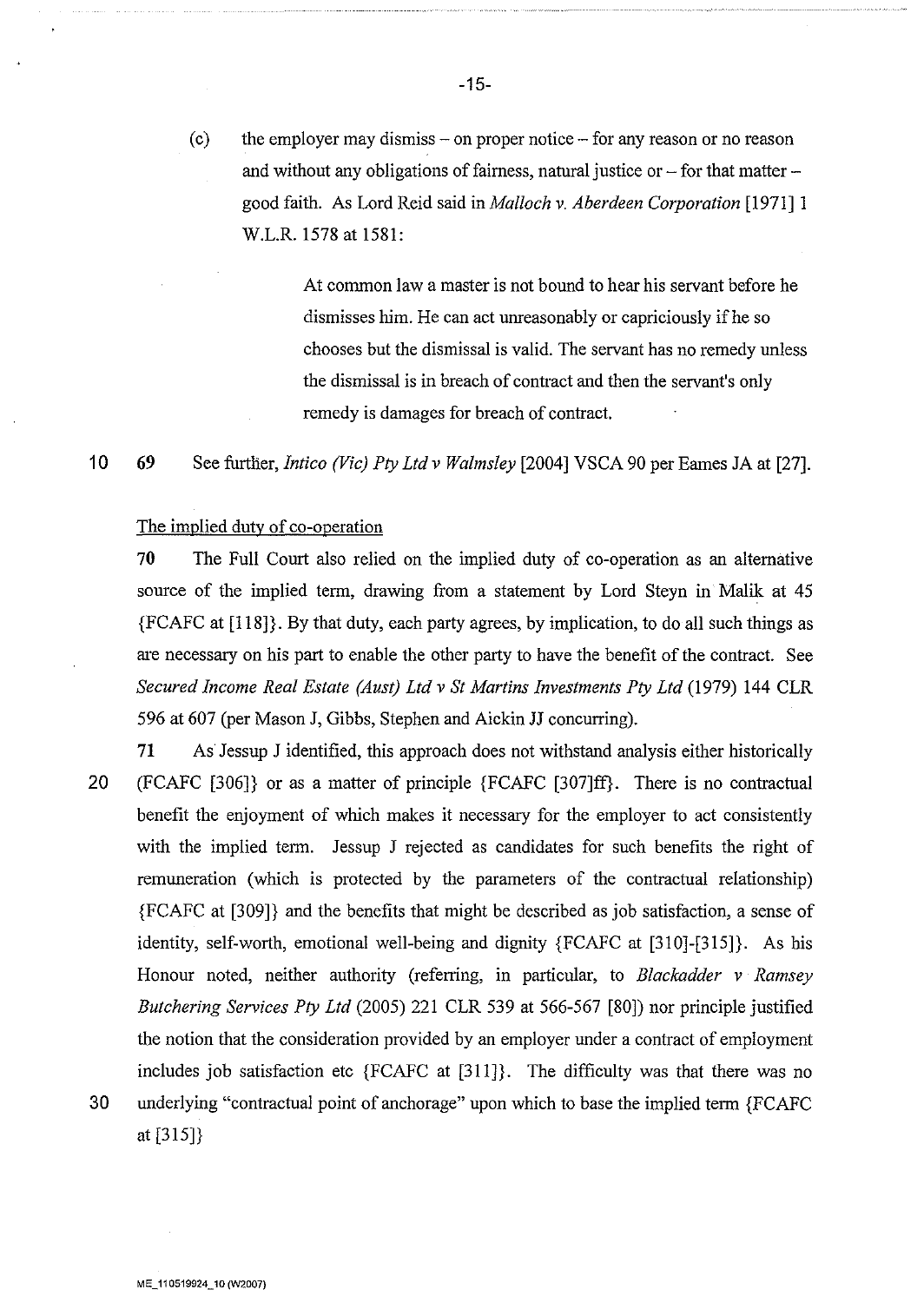72 The majority, however, did conclude that the contract conferred a benefit that gave rise to the operation of the implied term {FCAFC at [127], see also FCAFC [111]}. This conclusion is problematic. They appear to describe this benefit as being length of service of the respondent, the size of the bank and the terms of clause 8 of the contract. However, the first two of those matters are not "benefits". They are facts. The third, clause 8, does confer a benefit (that is, a termination payment). This is not a benefit that could give any relevant content to the implied term.

73 In any event, all three identified matters are specific to this contract rather than to employment contracts as a class. They cannot justify the implication of a term of mutual 10 trust and confidence across that class.

Uncertainty of the implied term and the problem of content

74 Finally, any such implied term can only ever be plagued by uncertainty. It leaves its content to be determined, as occurred here, wholly on a case by case basis. In the present matter, the trial judge found that while the Redeployment Policy was not incorporated into the contract of employment, a serious breach of its relatively directory terms constituted a breach of the implied term {FCA [331 ]). That was rejected unanimously by the Full Court {FCA [124]-[125], [349]}.

75 The majority then had to source the content of the term elsewhere. It did so by 20 reference to the benefits it identified as giving rise to the operation of the implied term, being the length of service of the respondent, the size of the appellant and clause 8 of the contract. Clause 8 prescribed the amount of compensation payable to the respondent "where the position occupied by the Employee becomes redundant and the Bank is unable to place the Employee in an alternative position...". It then articulated the consequent content of the term at [131], being highly reflective of the expressly unincorporated redeployment policy, namely to "take positive steps to consult with Mr Barker about alternative positions and to give him the opportunity to apply for them."

76 These matters are inadequate to give content to any such implied term. The benefit conferred by clause 8 is a right to compensation on termination for redundancy in an 30 amount being the greater of either a particular expressed sum or the result of a calculation according to an identified formula. Clause 8 confers no benefit in the form of any substantive opportunity for redeployment that might then require, by implication, an

-16-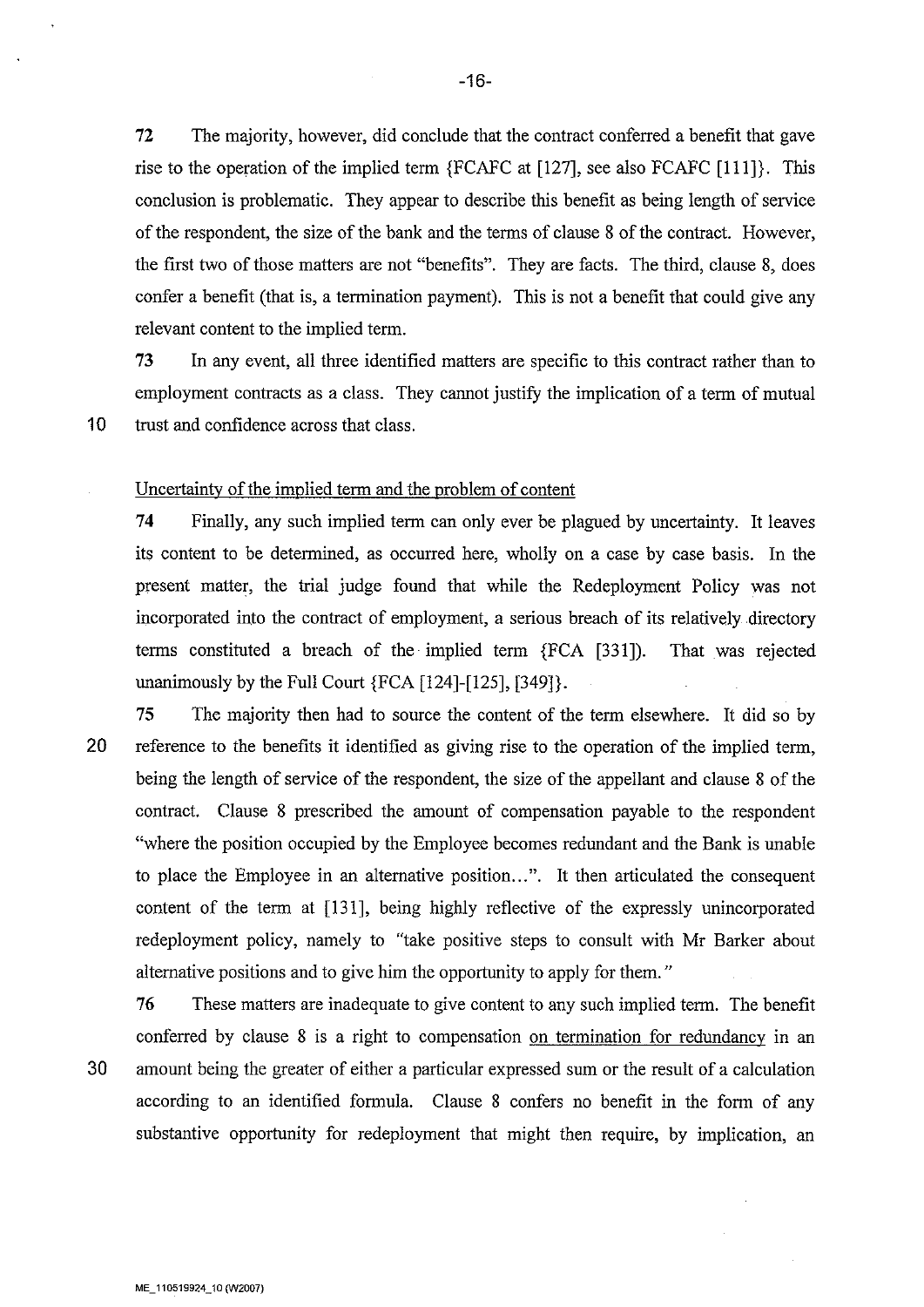obligation to consult. The matters identified at FCAFC [127] illustrate just how uncertain the operation of the implied term would be.

77 In Breen, Gaudron and McHugh JJ rejected the argument that contracts between doctors and patients contained a term implied by law requiring the doctor to act in the patient's best interests. They observed (at 104, footnotes omitted):

... the meaning and application of an implied term must be reasonably certain. The notion of "best interests" has been criticised as uncertain in the context of child welfare. That criticism is just as pertinent, if not more so, in the context of contract law which places a premium on certainty.

**10 78**  The same criticism may be made of the implied term: FCAFC at [317] per Jessup **J.** 

**If the implied term exists, what steps does it require an employer to take on the redundancy of an employee's position, prior to making a decision to terminate employment, both at all and in circumstances where there is an express contractual right of termination on notice?** 

**79** This raises, first, the scope of the Johnson exclusion area (the existence of which the majority accepted). If an employee's position is declared redundant and the employee is not redeployed to another position, then it follows that they will be dismissed  $-$  a fact which the Appellant expressly told the Respondent when declaring his position 20 redundant(FCAFC [36]). Declaring an employee's position redundant, considering redeployment (to any degree) and consequent termination are all steps within a single process. There is no principled rationale to sever any of those steps. Compare Edwards at

[50]-[54] per Lord Dyson JSC, [86]-[87] per Lord Phillips of Worth Matravers PSC, [95], [99]-[104] per Lord Mance JSC.

**80** The rationale for Johnson exclusion area should inform the scope of the exclusion. In the context of a redundancy, whether or not an employer has properly consulted with an employee whose position is made redundant and has properly considered redeployment will be key issues in any statutory claim for unfair dismissal.

**81** In August 2004, at the time of formation of the respondent's contract, an employee 30 could bring an unfair dismissal application under the pre-2006 Workplace Relations Act on the ground that the dismissal was harsh, unjust or unreasonable: s170CE. In the case of redundancy, redeployment and consultation were relevant to the merits of such an application. See *Lockwood Security Products Pty Limited v Sulocki* (Full Bench, Australian Industrial Relations Commission, PR908053, 23 August 2001) and *Paper*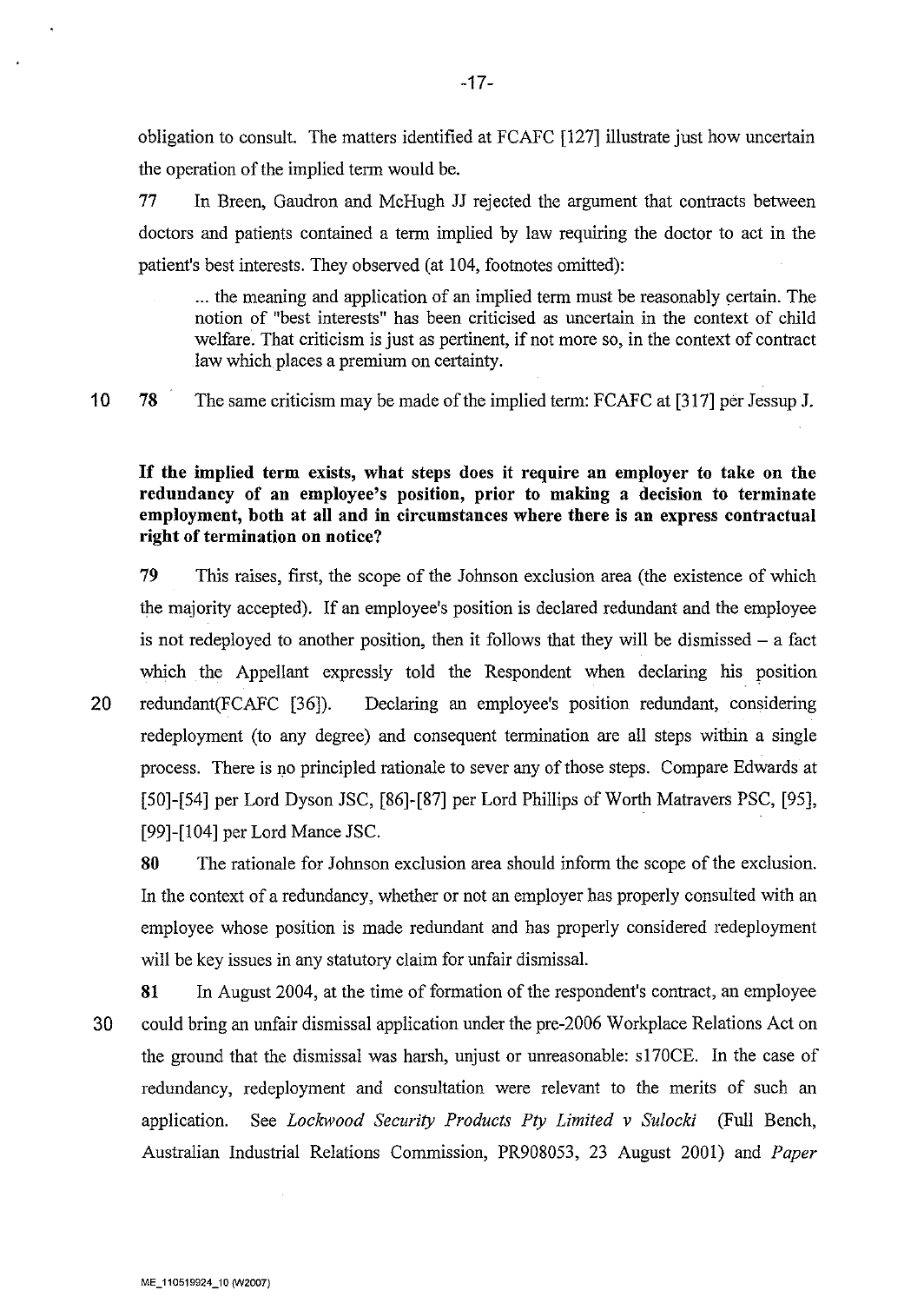*Australia Pty Limited v Day* (Full Bench, Australian Industrial Relations Commission, PR954801, 1 February 2005).

82 Under the Fair Work Act, an employee cannot bring an unfair dismissal in relation to a "genuine redundancy". However, a dismissal will not be a genuine redundancy if (amongst other things) the employee could have been reasonably redeployed or the employer has breached an obligation in an industrial instrument to consult about the redundancy: sec 389. If an employee can establish that their dismissal was not a 'genuine redundancy', then the issues of redeployment and consultation will also be relevant to the merits. See, for example, *UES (Int'l) Pty Ltd v Leevan Harvey* [2012] FWAFB 5241 and 10 *Aldred v* J *Hutchinson Pty Ltd* [2012] FWA 8289; see also FCAFC at [334] per Jessup J.

83 At the time of termination of the respondent's employment, it was not possible to bring an unfair dismissal application in relation to a redundancy: pre-2006 Workplace Relations Act, sec 643(8).

84 Secondly, the implied term with the content as found cuts directly across the express contractual right of the appellant to terminate without cause, on four weeks' notice, or to make a payment in lieu of notice. It prevents an employer from availing itself of its express contractual right in the event of a declaration of redundancy by qualifying that right of termination. See, e.g., *Helicopter Sales (Aust) Pty Ltd v Rotor-Work Pty Ltd*  (1974) 132 CLR 1 at 4 (Barwick CJ), 6 (Menzies J), 11-13 (Stephen J), 15 (Mason J).

20 85 Finally, any general proposition as to universal content of the implied term must be located in the original analysis of necessity. If the implied term does exist, then there could be no principled rationale of necessity to suggest that it necessarily requires an employer to take positive steps to redeploy an employee before termination on the basis of redundancy. Neither the trial judge nor the majority in the Full Court suggested that this could be the case; they located that duty in the present instance in the particular elements of this employment relationship.

# Are damages available for a breach of such an implied term in circumstances where the conduct said to constitute the breach occurred in relation to the termination of 30 employment?

86 Damages are not available for the reasons advanced as to the scope of the Johnson exclusion area and the necessary content of the term in this case. There may be some uncertainty as to whether the Johnson exclusion area governs the content of the term or the

-18-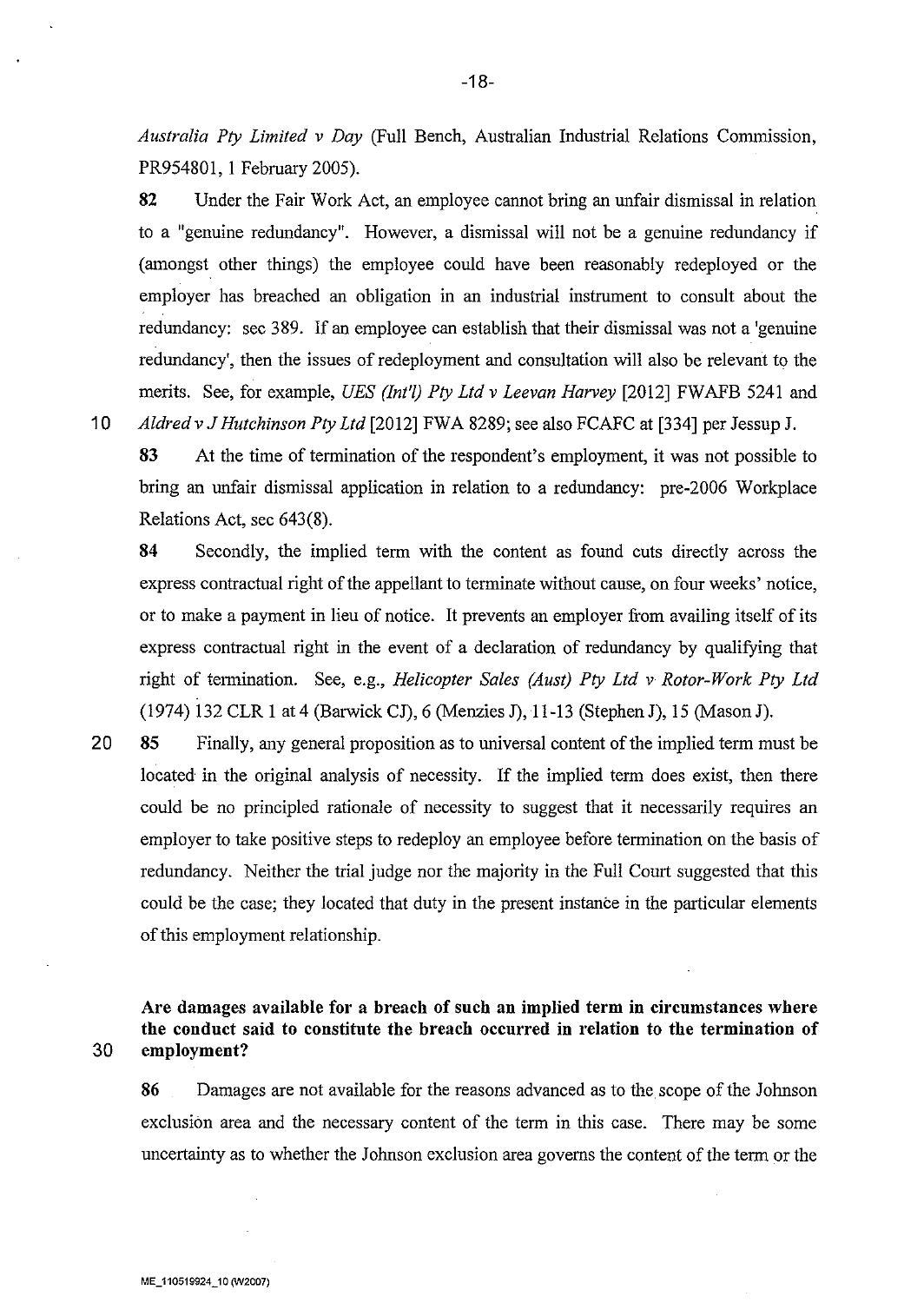question whether damages lie in the particular case. On either view, damages cannot sound in the present matter (other than for the express four weeks' notice period, which does not arise from the implied term).

### **Part VII: Legislation**

87 *Industrial Relations Act 1988* (Cth), s170CD

**88** *Workplace Relations Act 1996* (Cth) (in force August 2004), Part VIA, Division 3, Subdivision B but in particular sees 170CBA, 170CD; 170CE; subsec 170CG(3); sec 170CH

**10 89** *Workplace Relations Act 1996* (Cth) (in force April 2009), Part 12, Division 4 but in particular subsecs 638(1), (6), (7); 642(1); 643(1), (8), (14); sees 652 and 654

**90** *Fair Work Act 2009* (Cth), Part 3-2, but in particular, sees 382-389; subsecs 392(5)- (6)

### **Part VIII: Orders sought**

**91** The appellant concedes that on the facts as found and the law, there should be a. finding that there has been a breach of contract, with damages being awarded for the required period of notice. A submission to this effect was put to the Full Federal Court.

**92** In the event that the appeal is allowed, set aside Orders 1 and 2 of Jacobson J, 20 Lander J and Jessup J of the Federal Court of Australia made on 6th August 2013 (except as to costs).

93 In lieu thereof, uphold the appeal against the decision at first instance, set aside Orders I and 2 of Besanko J of the Federal Court of Australia made on 3rd September 2012 and in lieu thereof, enter judgment for the respondent against the appellant in a sum equivalent to four weeks' pay at the time at which the respondent's employment was terminated, being \$11,692.31 plus interest.

**94** Such further or other Orders as this Honourable Court deems fit.

#### **Part IX: Time estimate**

30 **95** The appellant would seek no more than two hours for the presentation of the appellant's oral argument.